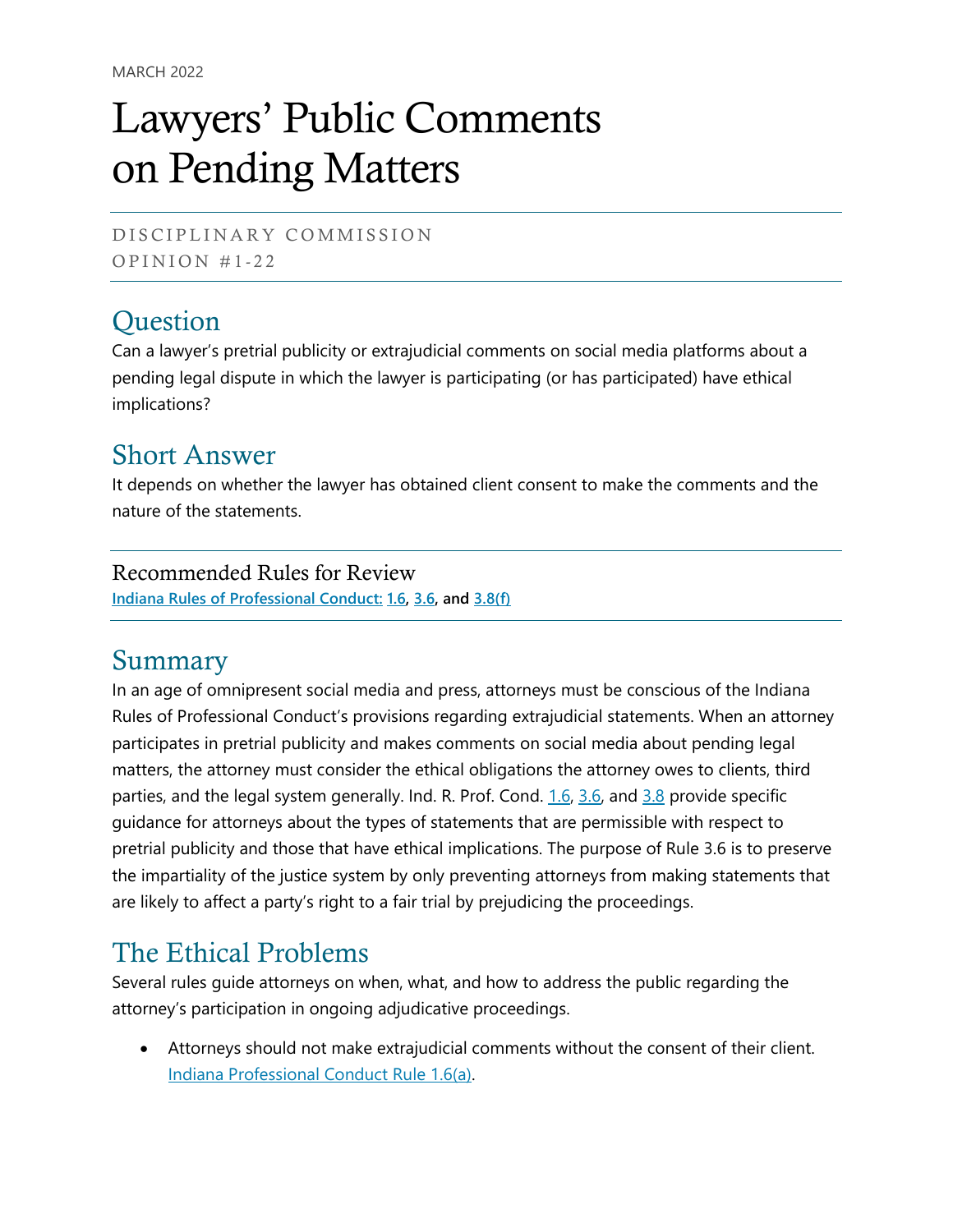- Attorneys should not make extrajudicial statements about cases in which they are participating (or had participated) that will have a substantial likelihood of materially prejudicing an adjudicative proceeding in the matter. Indiana Professional Conduct Rule  $3.6(a)$ ; see also [Rule 3.8\(f\)](https://perma.cc/SJ5Z-93R4) (regarding special responsibilities of prosecutors).
- Attorneys may make extrajudicial statements that a reasonable attorney would conclude is necessary to combat negative publicity not initiated by the client. This information should be limited to only that which is needed to mitigate adverse publicity. [Indiana](https://perma.cc/9QKX-JYYG)  [Professional Conduct Rule 3.6\(c\).](https://perma.cc/9QKX-JYYG)

#### Application of Professional Conduct Rule 3.6 (Pretrial Publicity)

To assure that client confidences are maintained and that the fair and impartial adjudication of legal disputes is preserved, Rule 3.6 requires lawyers who are participating in legal matters to be aware of the lawyers' responsibilities when making public comments about those matters. By only restricting attorney extrajudicial speech that will have a substantial likelihood of materially prejudicing a legal proceeding, Rule 3.6 strikes a balance between protecting the right to a fair trial and safeguarding an attorney's right of free expression. *[Gentile v. State Bar of Nevada](https://perma.cc/N4K9-ECGY)*, 501 [U.S. 1030, 1075-76 \(1991\);](https://perma.cc/N4K9-ECGY) *see also [Attorney Grievance Com'n. of Maryland v. Gansler](https://perma.cc/B6VZ-67DL)*, 835 A.2d [548, 558-69 \(Md. 2003\)](https://perma.cc/B6VZ-67DL) *cited with approval in In re Brizzi*[, 962 N.E.2d 1240 \(Ind. 2012\).](https://perma.cc/2RSN-JSUV)

Rule 3.6(a) does not require that actual prejudice result from the public comments; rather, the proper analysis focuses on the likelihood that a particular statement, at the time it was made, will cause prejudice. *Brizzi*[, 962 N.E.2d at 1245.](https://perma.cc/2RSN-JSUV) Subsection (d) provides a non-exhaustive list of subjects that are rebuttably presumed to be materially prejudicial. Subsection (b) then provides a list of "safe harbor" subjects that an attorney may comment on without running afoul of the general prohibition in Rule 3.6(a). Subsection (c) further authorizes an attorney, in limited circumstances and in a limited fashion, to respond to adverse publicity to protect the client's interest. Such responses should be tailored to what is necessary to cure the prejudicial effect while still preserving a fair adjudication of the matter on the merits. *Ind. Prof. Cond. R. 3.6*, [Comment 7.](https://perma.cc/9QKX-JYYG)

In the area of pretrial publicity, several minefields exist that can create ethical problems for an attorney.

Ethical Minefield #1 – Commenting on Inadmissible Evidence or **Credibility** 

> *Hypothetical #1: Lawyer D represents a professional athlete charged with sexually assaulting a woman. The athlete's defense is that the encounter was consensual. At the attorney's direction, the athlete submitted to a polygraph test.*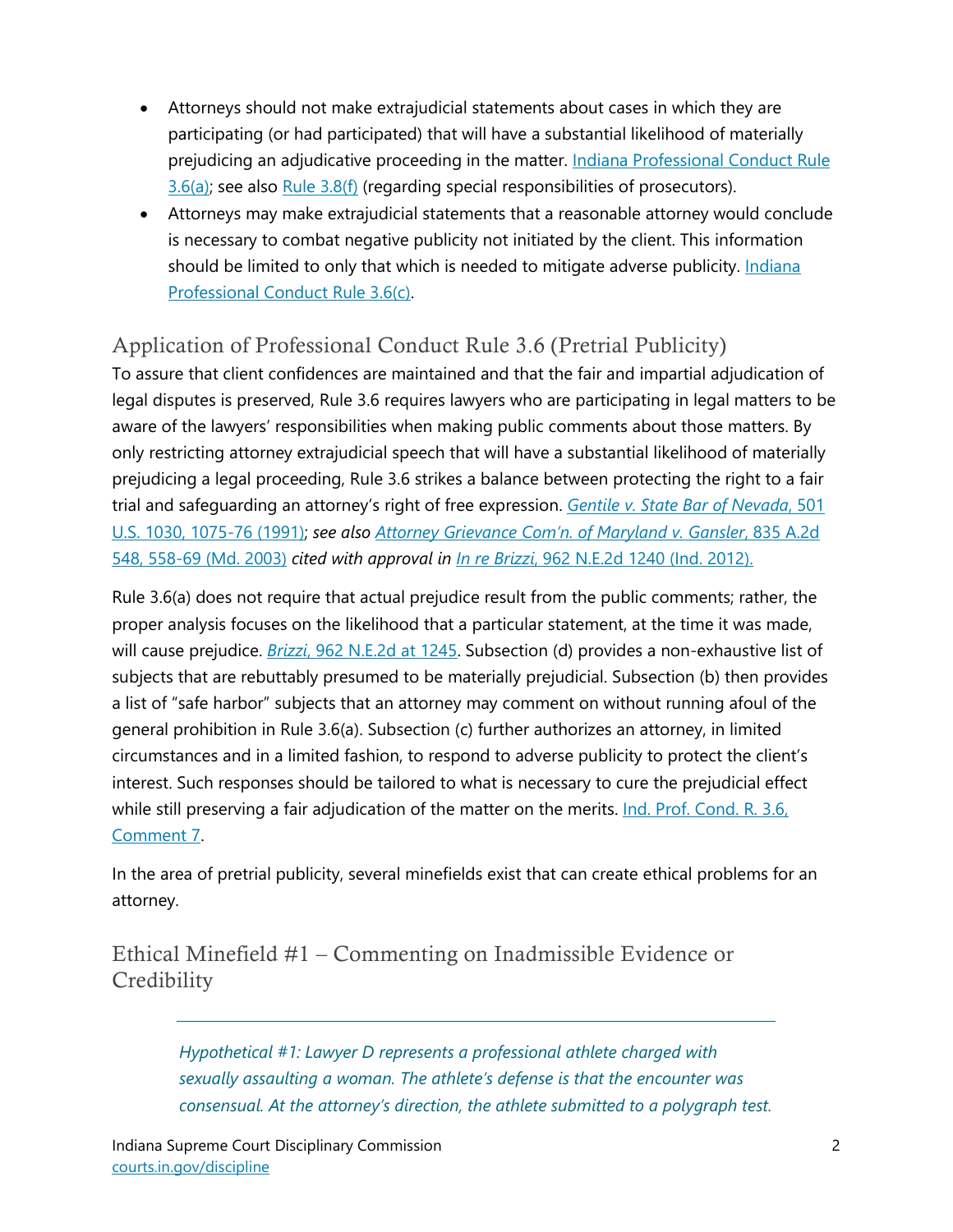*Lawyer D makes statements at a press conference pronouncing that his client is more credible than the victim and has passed a polygraph test.*

Pursuant to Rule 3.6(d)(3), attorneys should not discuss the results of an individual's participation in a test or examination because such extrajudicial statements are presumed to create prejudice, and polygraph results are inadmissible at trial. *See In re Litz*[, 721 N.E.2d 258,](https://perma.cc/C54D-7HSY)  [259 \(Ind. 1999\).](https://perma.cc/C54D-7HSY) Likewise, a lawyer should avoid making extrajudicial comments about a witness' credibility, as this too has substantial potential to contaminate a jury pool. [Ind. Prof. Cond. R.](https://perma.cc/9QKX-JYYG)   $3.6(d)(1)$ .

Ethical Minefield #2 – Commenting on Prejudicial Matters Outside the Public Record

*Hypothetical #2: Lawyer P filed a negligence suit against the State on behalf of his client, a construction worker who was seriously injured in a bridge collapse. Lawyer P recently acquired an internal report from a federal agency that warned State officials that the age of certain bridges in the State made them potentially dangerous. This report was not publicly issued and has not yet been admitted as evidence in the lawsuit. Lawyer P provides a copy of the report to the media and quotes the report in a press statement.*

Lawyer P's actions are inconsistent with Rule 3.6. Although Rule 3.6(b)(2) permits a lawyer to provide information contained in the public record (e.g. papers filed on a public docket), such information must be the type to "which an ordinary citizen would have lawful access." *Brizzi*[, 962](https://perma.cc/2RSN-JSUV)  [N.E.2d at 1247.](https://perma.cc/2RSN-JSUV) Information that is only accessible to insiders, such as agency internal investigative reports or background checks, does not fall into the safe harbor public records exception. Moreover, for a lawyer's statements to be protected under the public records exception, a lawyer may not provide information beyond quotations from or references to the contents of the public record. *Id.*

Ethical Minefield #3 – Expressed Opinions on Guilt of Defendant or Suspect

> *Hypothetical #3 – After filing criminal charges on a triple homicide alleged to be a murder-for-hire, Prosecutor S made statements during a press conference that the defendant was "cold blooded and ruthless" and that "he wouldn't trade any*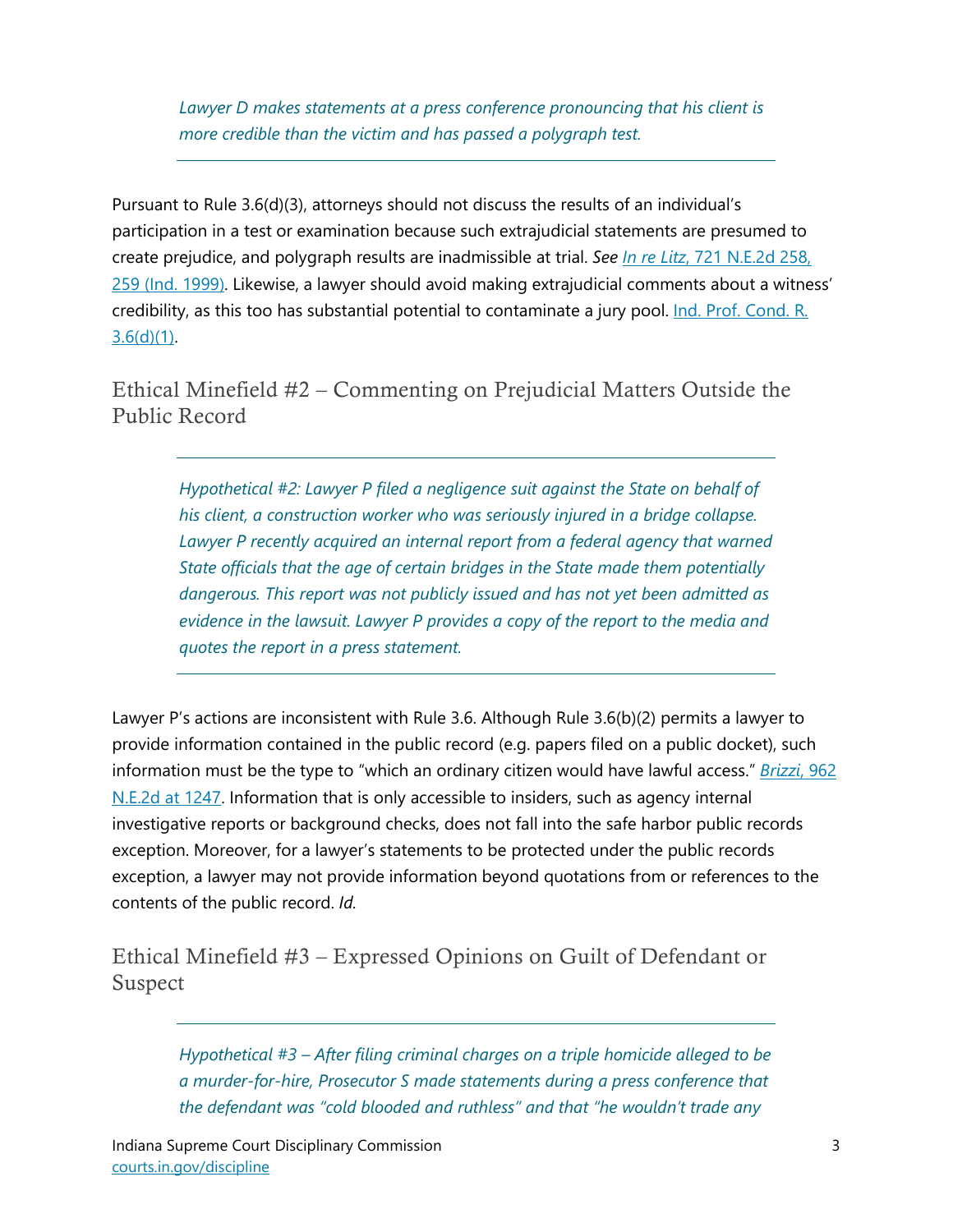*money in the world for one life, let alone three." Prosecutor S also announced that he would be seeking the death penalty against the defendant. Prosecutor S did not state that the charges are merely an accusation and that the defendant is presumed innocent unless and until proven guilty.* 

Most of Prosecutor S's statements are inconsistent with Rule 3.6 and 3.8(f) because Prosecutor S used inflammatory language when describing the crime and the defendant, did not specifically refer to the public record, and did not include the precautionary presumption of innocence language. *See Litz*[, 721 N.E.2d at 258;](https://perma.cc/C54D-7HSY) *Brizzi*[, 962 N.E.2d at 1246.](https://perma.cc/2RSN-JSUV) Prosecutors are limited to statements that are necessary to inform the public of the nature and extent of the prosecutor's action and that serve a legitimate law enforcement purpose. [Ind. Prof. Cond. R. 3.8\(f\).](https://perma.cc/SJ5Z-93R4) Therefore, the announcement that the death penalty would be sought is not problematic. However, the remaining statements have a substantial likelihood of heightening public condemnation of the accused and thus would be prohibited.

Ethical Minefield #4 – Commenting on Matters Extending Beyond Exception (Adverse Publicity)

> *Hypothetical #4 – Attorney Z represents a client in a civil action against Officer B and the police department for excessive force. Officer B was the subject of a grand jury investigation regarding the incident, and the grand jury did not indict. The Chief of Police holds a press conference, announcing that the grand jury has fully exonerated Officer B of any wrongdoing. The Chief of Police's remarks are widely publicized. Attorney Z responds the next day by issuing a press release and posting on the firm's social media page the following: "This isn't over yet. Officer B has a history of violence that will come out in the end, so Officer B just better watch himself."*

Although Attorney Z was not involved in the investigation of Officer B's criminal matter, the Chief of Police's remarks could impact public perception of Attorney Z's pending civil suit against Officer B. Per Rule 3.6(c), a responsive statement might be warranted. Nonetheless, Attorney Z's response was not directed at dispelling the assertion that Officer B had been cleared of all wrongdoing. Rather than de-escalating the impact of pretrial publicity, Attorney Z's remarks potentially further fanned the flames; therefore, the remarks are problematic under Rule 3.6.